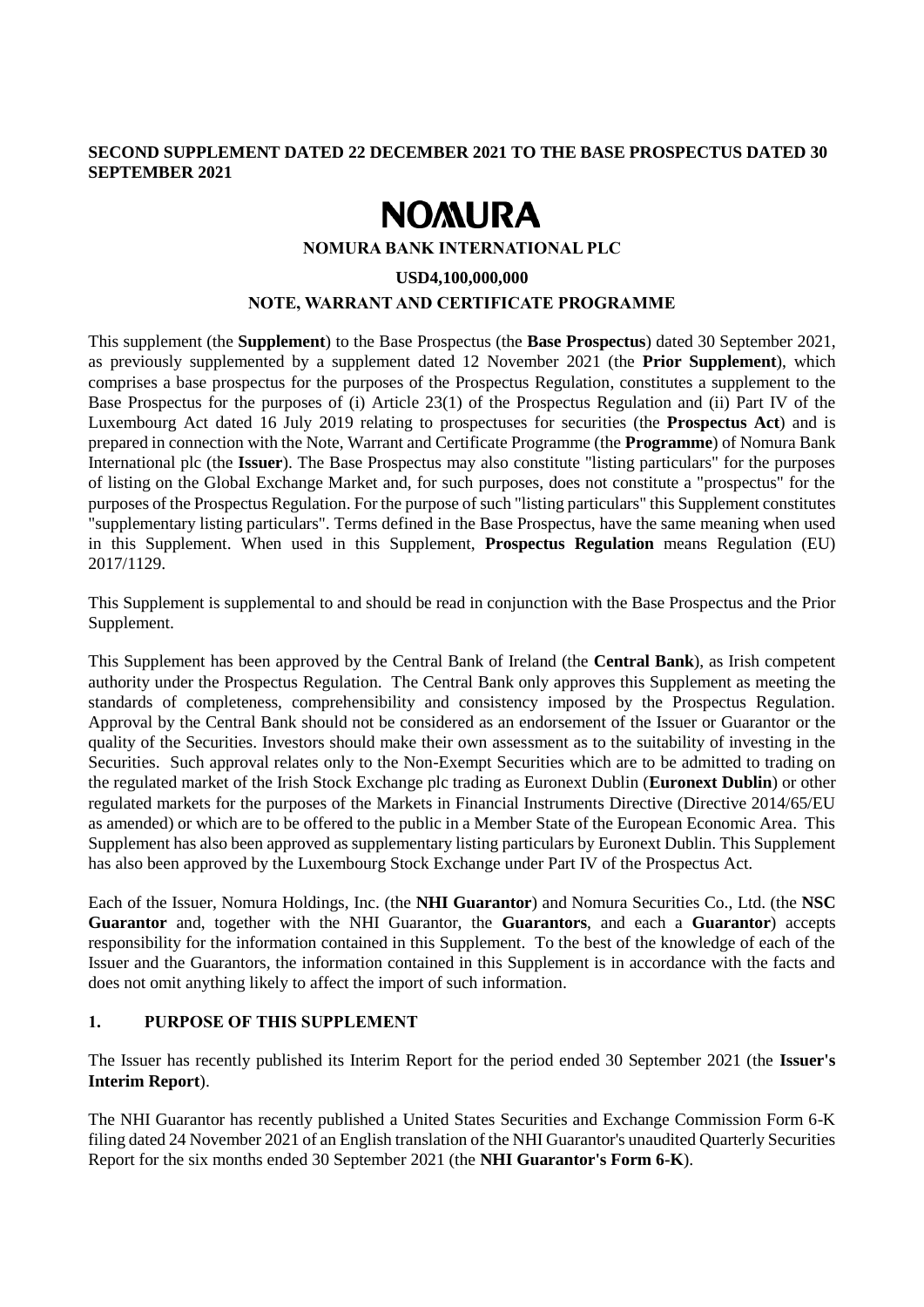The Terms and Conditions of the N&C Securities as contained on pages 223 to 357 of the Base Prospectus shall be amended as set out at paragraph 5 below.

The Terms and Conditions of the French Law N&C Securities as contained on pages 358 to 475 of the Base Prospectus shall be amended as set out at paragraph 6 below.

The Form of Final Terms for Non-Exempt N&C Securities as contained on pages 167 to 222 of the Base Prospectus shall be amended as set out at paragraph 7 below.

The Form of Pricing Supplement for Exempt N&C Securities as contained on pages 966 to 1023 of the Base Prospectus shall be amended as set out at paragraph 8 below.

The Form of Pricing Supplement for Preference Share Linked N&C Securities as contained on pages 1072 to 1096 of the Base Prospectus shall be amended as set out at paragraph 9 below.

The purpose of this Supplement is (a) to incorporate by reference the Issuer's Interim Report, (b) to incorporate by reference the NHI Guarantor's Form 6-K, (c) to update the significant change statements in relation to the Issuer, (d) to amend the Terms and Conditions of the N&C Securities (e) to amend the Terms and Conditions of the French Law N&C Securities, (f) to amend the Form of Final Terms for Non-Exempt N&C Securities, (g) to amend the Form of Pricing Supplement for Exempt N&C Securities and (h) to amend the Form of Pricing Supplement for Preference Share Linked N&C Securities.

# **2. PUBLICATION OF THE ISSUER'S INTERIM REPORT**

The Issuer has recently published the Issuer's Interim Report.

A copy of the Issuer's Interim Report is available at:

<https://www.nomuranow.com/portal/site/login/en-gb/resources/upload/NBI-Interim-Report-Sep2021.pdf>

By virtue of this Supplement, the Issuer's Interim Report is incorporated by reference in, and forms part of, the Base Prospectus.

## **3. PUBLICATION OF THE NHI GUARANTOR'S FORM 6-K**

The NHI Guarantor has recently published the NHI Guarantor's Form 6-K.

A copy of the NHI Guarantor's Form 6-K is available at:

<https://www.nomuraholdings.com/investor/library/sec/6k/211124/211124.pdf>

By virtue of this Supplement, the NHI Guarantor's Form 6-K is incorporated by reference in, and forms part of, the Base Prospectus.

# **4. UPDATE OF THE SIGNIFICANT CHANGE STATEMENTS**

There has been no significant change in the financial position of the Issuer since 30 September 2021. There has been no significant change in the financial performance or position of the NHI Guarantor or the Nomura Group since 30 September 2021. There has been no significant change in the financial performance or position of the NSC Guarantor since 30 September 2021.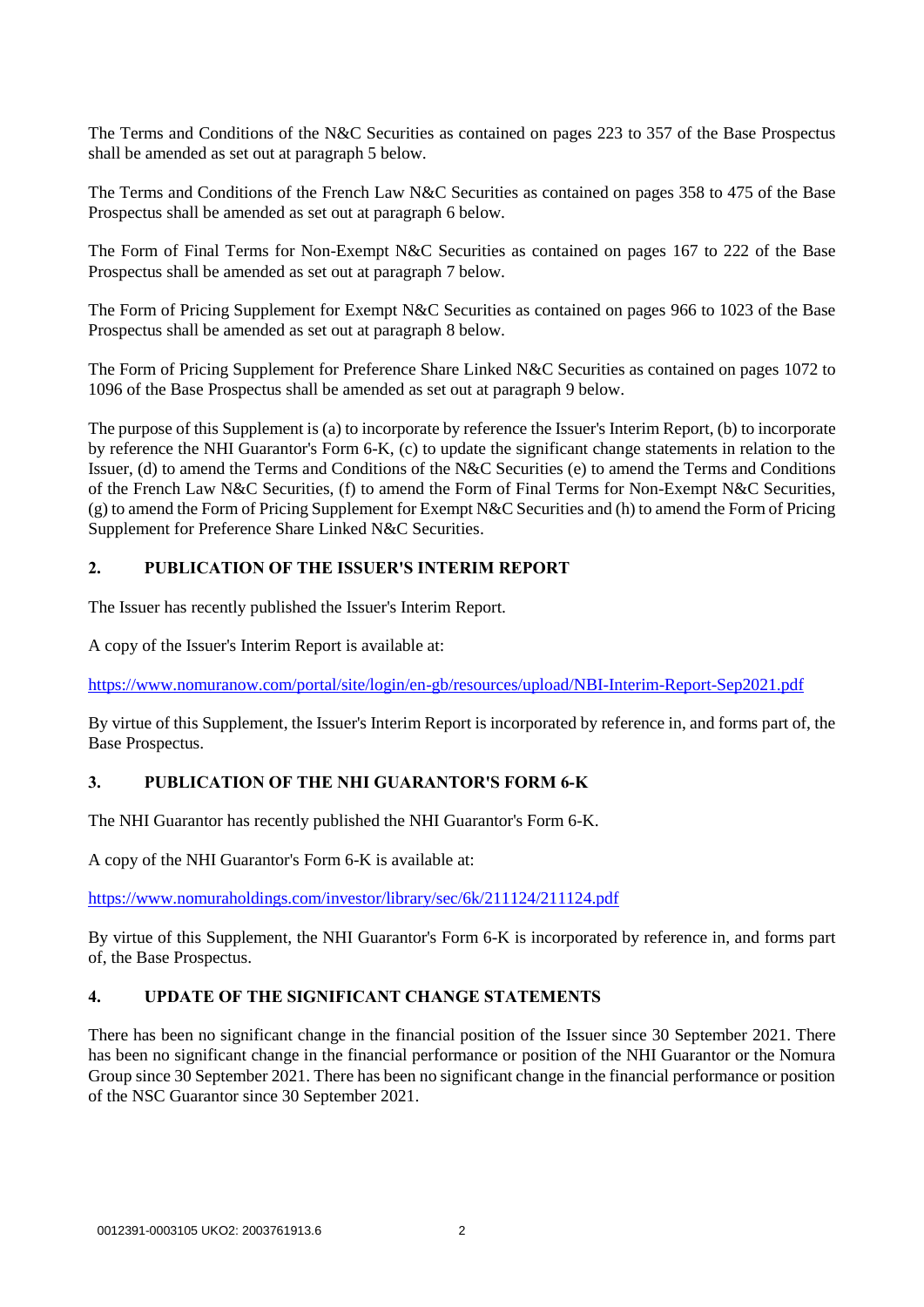#### **5. AMENDMENT OF THE TERMS AND CONDITIONS OF THE N&C SECURITIES**

Condition 6.3.2.1 of the Terms and Conditions of the N&C Securities on pages 245 to 247 of the Base Prospectus shall be deleted in its entirety and replaced with the following:

#### "6.3.2.1 ISDA Determination for Floating Rate N&C Securities

Where ISDA Determination is specified in the applicable Final Terms as the manner in which the Rate of Interest is to be determined, the Rate of Interest for each Coupon Period will be the relevant ISDA Rate plus or minus (as indicated in the applicable Final Terms) the Margin (if any) and multiplied by the Rate Multiplier (if any) specified in the applicable Final Terms. For the purposes of this sub paragraph 6.3.2.1, **ISDA Rate** for a Coupon Period means a rate equal to the Floating Rate that would be determined by the Principal Agent or the Calculation Agent, as applicable, under an interest rate swap transaction if the Principal Agent or the Calculation Agent, as applicable, were acting as Calculation Agent (as defined in the ISDA Definitions (as defined below)) for that swap transaction under the terms of an agreement incorporating the ISDA Definitions and under which:

- (1) the Floating Rate Option is as specified in the applicable Final Terms;
- (2) the Designated Maturity, if applicable, is a period specified in the applicable Final Terms;
- (3) the relevant Reset Date is the day specified in the applicable Final Terms; and
- (4) the relevant Payment Date is the relevant Coupon Payment Date,

provided that if the 2021 Definitions apply:

- (i) where 'Generic Fallback Provisions' is specified in the Floating Rate Matrix as the relevant Permanent Cessation Fallback in respect of the relevant Floating Rate Option, following the occurrence of the relevant Permanent Cessation Trigger in respect of such Floating Rate Option, an Administrator/Benchmark Event (as defined in Condition 8.12) shall be deemed to have occurred on the same date as such Permanent Cessation Trigger and the provisions of Condition 8.12 (*Adjustment or Redemption following an Administrator/Benchmark Event*) below shall apply in place of such Generic Fallback Provisions;
- (ii) where Administrator/Benchmark Event is specified in the Floating Rate Matrix as applicable in respect of the relevant Floating Rate Option, the provisions of Condition 8.12 (*Adjustment or Redemption following an Administrator/Benchmark Event*) below shall apply in place of the provisions relating to Administrator/Benchmark Event and the Administrator/Benchmark Event Fallback in the 2021 Definitions; and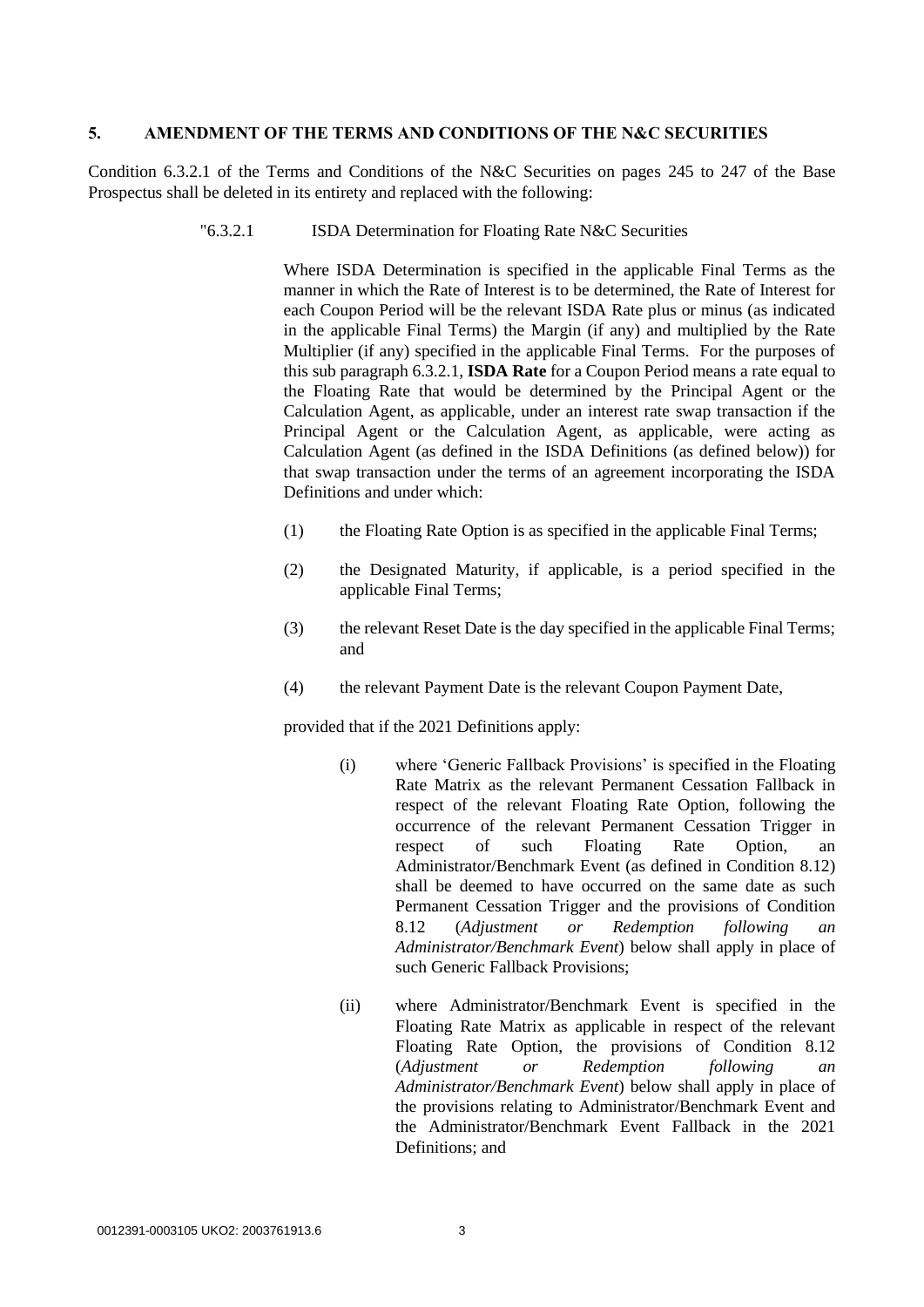(iii) where an ISDA Rate would otherwise be determined by reference to Linear Interpolation pursuant to the Discontinued Rates Maturities provisions, an Administrator/Benchmark Event (as defined in Condition 8.12) shall be deemed to have occurred and the provisions of Condition 8.12 (*Adjustment or Redemption following an Administrator/Benchmark Event*) below shall apply in place of such Discontinued Rates Maturities provisions.

For the purposes of this sub-paragraph 6.3.2.1, terms used for the purpose of determining the relevant ISDA Rate under the ISDA Definitions shall have the meanings given to those terms in the ISDA Definitions.

References in the ISDA Definitions to:

- (i) numbers, financial centres or other items specified in the relevant confirmation shall be deemed to be references to the numbers, financial centres or other items specified for such purpose in the applicable Final Terms; and
- (ii) in the case of the 2021 Definitions:
	- the Trade Date shall be deemed to be to the Trade Date of the N&C Securities:
	- the Effective Date shall be deemed to be to the Issue Date of the first Tranche of the N&C Securities;
	- the Termination Date shall be deemed to be to the Maturity Date of the N&C Securities, without regard to any Business Day Convention applicable thereto;
	- the Day Count Fraction and Floating Rate Day Count Fraction shall be deemed to be to the Day Count Fraction under the Floating Rate N&C Securities; and
	- a Period End Date shall be deemed to be to a Coupon Accrual Date, if Coupon Accrual Dates apply under the Floating Rate N&C Securities.

For this purpose, the relevant Coupon Determination Date will be deemed to be the day on which the relevant Rate of Interest is determined on the above basis.

Notwithstanding anything to the contrary in the ISDA Definitions:

- (i) all calculations and determinations made in respect of the N&C Securities by the Calculation Agent under the Terms and Conditions shall (save in the case of manifest error) be final, conclusive and binding on the Issuer, the Guarantor and the Securityholders;
- (ii) for the avoidance of doubt, but notwithstanding anything to the contrary in the Terms and Conditions, any requirement under the ISDA Definitions for the Calculation Agent (as defined therein): (a) to give notice of a determination made by it to any other party will be deemed to be a requirement for the Calculation Agent (as defined in these Terms and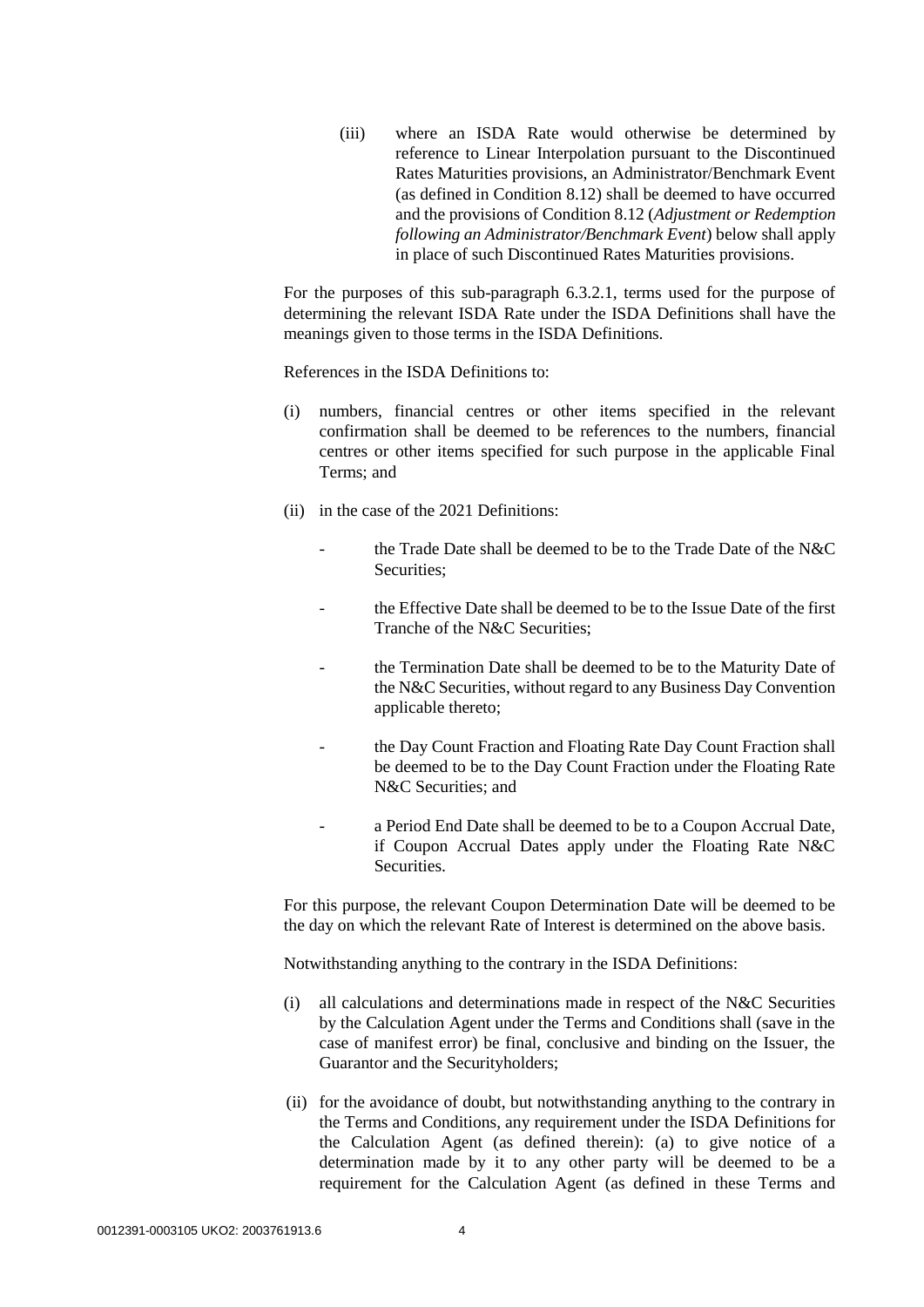Conditions) to provide an equivalent notice to the Issuer; and (b) to consult with the other party or the parties will be deemed to be a requirement to consult with the Issuer. Any such notice or consultation may be given or carried out orally or in writing (including by electronic mail or communications). In addition the right of any party under the ISDA Definitions to require the Calculation Agent thereunder to take any action or fulfil any responsibility will be deemed to be solely the right of the Issuer to require this of the Calculation Agent in its discretion and no Securityholder will have any right to require the Issuer to do this; and

(iii) in the event that the Calculation Agent determines that any Fixing Day or other day (each a **Fixing Date**) on which an ISDA Rate is determined under the ISDA Definitions is less than two Business Days prior to the relevant date originally scheduled for payment, the Calculation Agent may determine that such date for payment be delayed to a date falling not more than two Business Days after the relevant Fixing Date and Securityholders shall not be entitled to further interest or any other payment in respect of such delay.

If the Rate of Interest for the relevant Coupon Period cannot be determined in accordance with the above provisions, the Calculation Agent shall determine the relevant Rate of Interest by reference to such sources as it deems appropriate.

If any adjustment, fallback, modification, correction or replacement of a Rate of Interest, or adjustment or modification to a relevant date, applies pursuant to the ISDA Definitions or the reference interest rate swap transaction thereunder then, in relation thereto, the Calculation Agent may but shall not be required to take into account any such any adjustment, fallback, modification, correction or replacement (including by reference to the hedging arrangements for the relevant series of N&C Securities) and make any related or consequential changes the Terms and Conditions (including without limitation any technical, administrative or operational changes, changes to the definition of "Coupon Period", timing and frequency of determining rates and making payments of interest, maturity, changes to the definition of Designated Maturity) that the Calculation Agent determines to be appropriate in a manner substantially consistent with market practice (or, if the Calculation Agent decides that adoption of any portion of such market practice is not administratively feasible or if the Calculation Agent determines that no appropriate market practice exists, in such other manner as the Calculation Agent determines is reasonably necessary).

The Minimum Rate of Interest shall be deemed to be zero or in the case of Exempt Securities only, such alternative Minimum Rate of Interest specified in the applicable Final Terms.

For the purposes of this sub paragraph 6.3.2.1, **ISDA Definitions** means (i) if "2006 ISDA Definitions" is specified in the applicable Final Terms, the 2006 ISDA Definitions published by the International Swaps and Derivatives Association, Inc. or any successor thereto, (**ISDA**), as amended or supplemented from time to time (the **2006 Definitions**), or (ii) if "2021 ISDA Definitions" is specified in the applicable Final Terms, the latest version of the 2021 ISDA Interest Rate Derivatives Definitions published by ISDA as at the Issue Date of the first Tranche of the Floating Rate N&C Securities (the **2021 Definitions**), provided in each case that if the Calculation Agent determines this is appropriate by reference to the hedging arrangements for the relevant series of N&C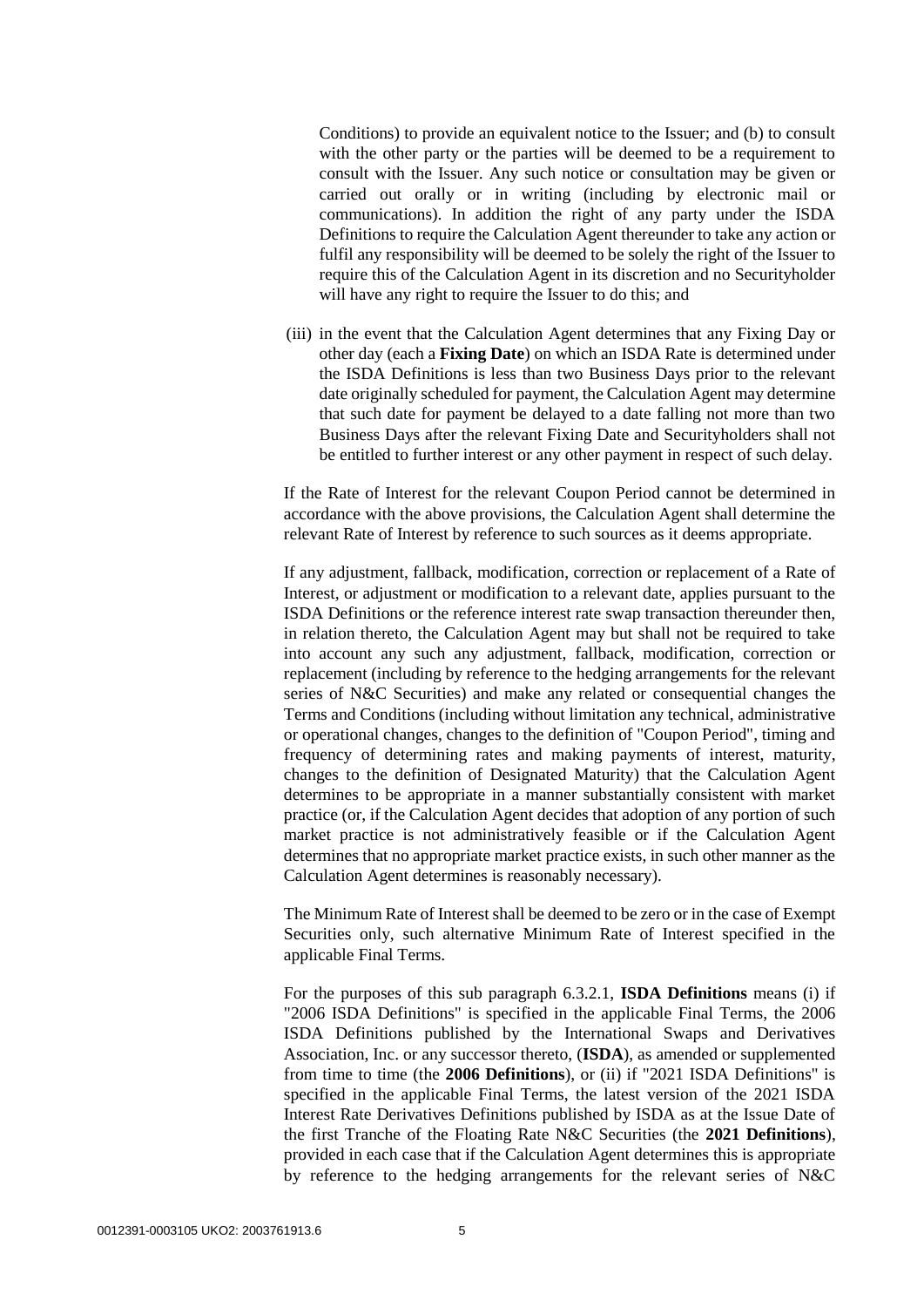Securities, ISDA Definitions will mean any successor definitional booklet to the 2006 Definitions or 2021 Definitions as applicable, each as supplemented from time to time for interest rate derivatives, all as determined as of the date of the relevant determination under this Condition. Investors should consult the Issuer if they require a copy of these definitions and relevant supplements which in the case of the 2006 Definitions where applicable will include Supplement 70 to the 2006 ISDA Definitions referred to as the ISDA IBOR fallbacks supplement."

## **6. AMENDMENT OF THE TERMS AND CONDITIONS OF THE FRENCH LAW N&C SECURITIES**

Condition 6.3.2.1 of the Terms and Conditions of the French Law N&C Securities on pages 372 to 374 of the Base Prospectus shall be deleted in its entirety and replaced with the following:

"6.3.2.1 ISDA Determination for Floating Rate N&C Securities

Where ISDA Determination is specified in the applicable Final Terms as the manner in which the Rate of Interest is to be determined, the Rate of Interest for each Coupon Period will be the relevant ISDA Rate plus or minus (as indicated in the applicable Final Terms) the Margin (if any) and multiplied by the Rate Multiplier (if any) specified in the applicable Final Terms. For the purposes of this sub paragraph 6.3.2.1, **ISDA Rate** for a Coupon Period means a rate equal to the Floating Rate that would be determined by the Principal Agent or the Calculation Agent, as applicable, under an interest rate swap transaction if the Principal Agent or the Calculation Agent, as applicable, were acting as Calculation Agent (as defined in the ISDA Definitions (as defined below)) for that swap transaction under the terms of an agreement incorporating the ISDA Definitions and under which:

- (1) the Floating Rate Option is as specified in the applicable Final Terms;
- (2) the Designated Maturity, if applicable, is a period specified in the applicable Final Terms;
- (3) the relevant Reset Date is the day specified in the applicable Final Terms; and
- (4) the relevant Payment Date is the relevant Coupon Payment Date,

provided that if the 2021 Definitions apply:

(i) where 'Generic Fallback Provisions' is specified in the Floating Rate Matrix as the relevant Permanent Cessation Fallback in respect of the relevant Floating Rate Option, following the occurrence of the relevant Permanent Cessation Trigger in respect of such Floating Rate Option, an Administrator/Benchmark Event (as defined in Condition 8.12) shall be deemed to have occurred on the same date as such Permanent Cessation Trigger and the provisions of Condition 8.12 (*Adjustment or Redemption following an Administrator/Benchmark Event*) below shall apply in place of such Generic Fallback Provisions;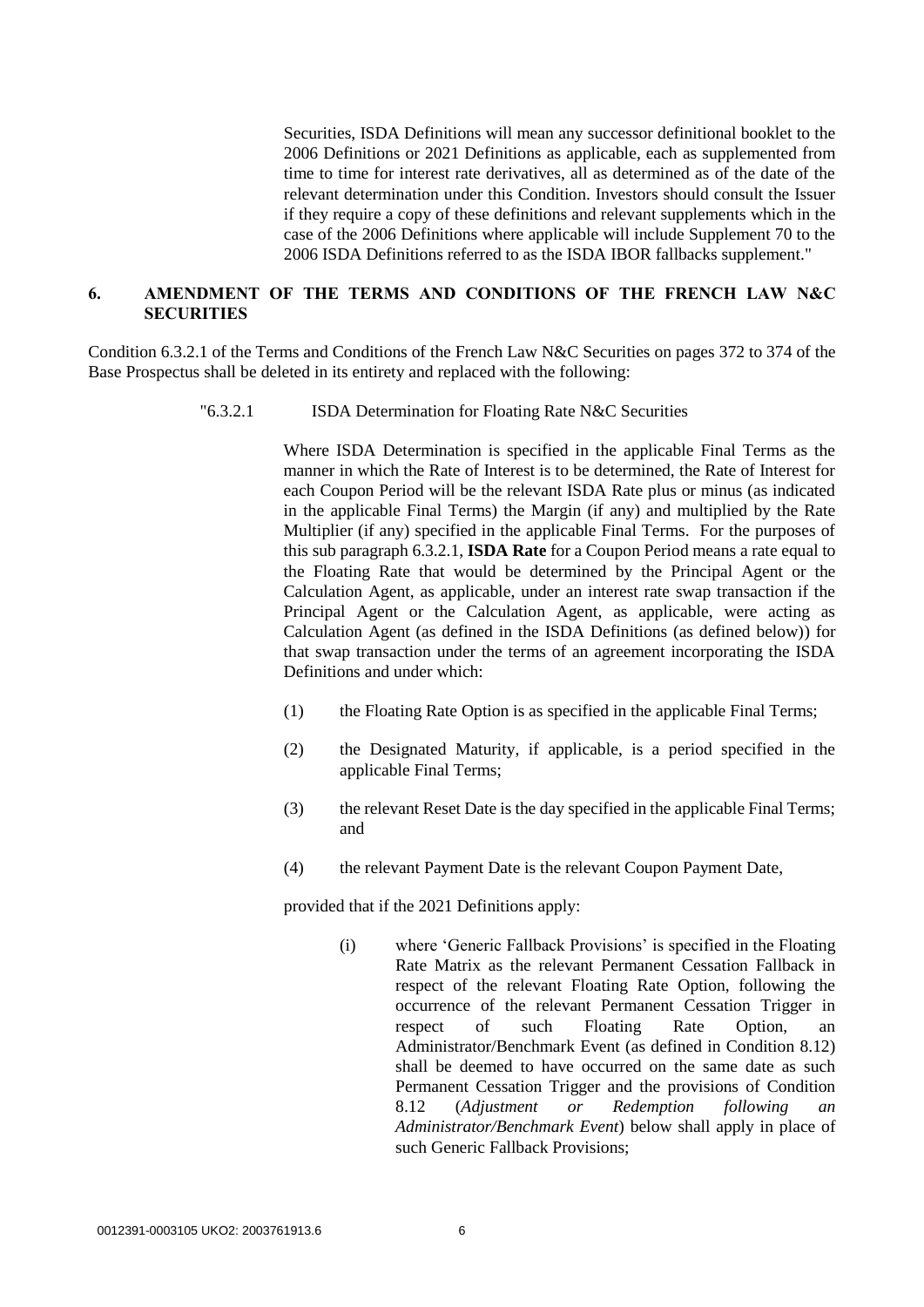- (ii) where Administrator/Benchmark Event is specified in the Floating Rate Matrix as applicable in respect of the relevant Floating Rate Option, the provisions of Condition 8.12 (*Adjustment or Redemption following an Administrator/Benchmark Event*) below shall apply in place of the provisions relating to Administrator/Benchmark Event and the Administrator/Benchmark Event Fallback in the 2021 Definitions; and
- (iii) where an ISDA Rate would otherwise be determined by reference to Linear Interpolation pursuant to the Discontinued Rates Maturities provisions, an Administrator/Benchmark Event (as defined in Condition 8.12) shall be deemed to have occurred and the provisions of Condition 8.12 (*Adjustment or Redemption following an Administrator/Benchmark Event*) below shall apply in place of such Discontinued Rates Maturities provisions.

For the purposes of this sub-paragraph 6.3.2.1, terms used for the purpose of determining the relevant ISDA Rate under the ISDA Definitions shall have the meanings given to those terms in the ISDA Definitions.

References in the ISDA Definitions to:

- (i) numbers, financial centres or other items specified in the relevant confirmation shall be deemed to be references to the numbers, financial centres or other items specified for such purpose in the applicable Final Terms; and
- (ii) in the case of the 2021 Definitions:
	- the Trade Date shall be deemed to be to the Trade Date of the N&C Securities;
	- the Effective Date shall be deemed to be to the Issue Date of the first Tranche of the N&C Securities;
	- the Termination Date shall be deemed to be to the Maturity Date of the N&C Securities, without regard to any Business Day Convention applicable thereto;
	- the Day Count Fraction and Floating Rate Day Count Fraction shall be deemed to be to the Day Count Fraction under the Floating Rate N&C Securities; and
	- a Period End Date shall be deemed to be to a Coupon Accrual Date, if Coupon Accrual Dates apply under the Floating Rate N&C Securities.

For this purpose, the relevant Coupon Determination Date will be deemed to be the day on which the relevant Rate of Interest is determined on the above basis.

Notwithstanding anything to the contrary in the ISDA Definitions: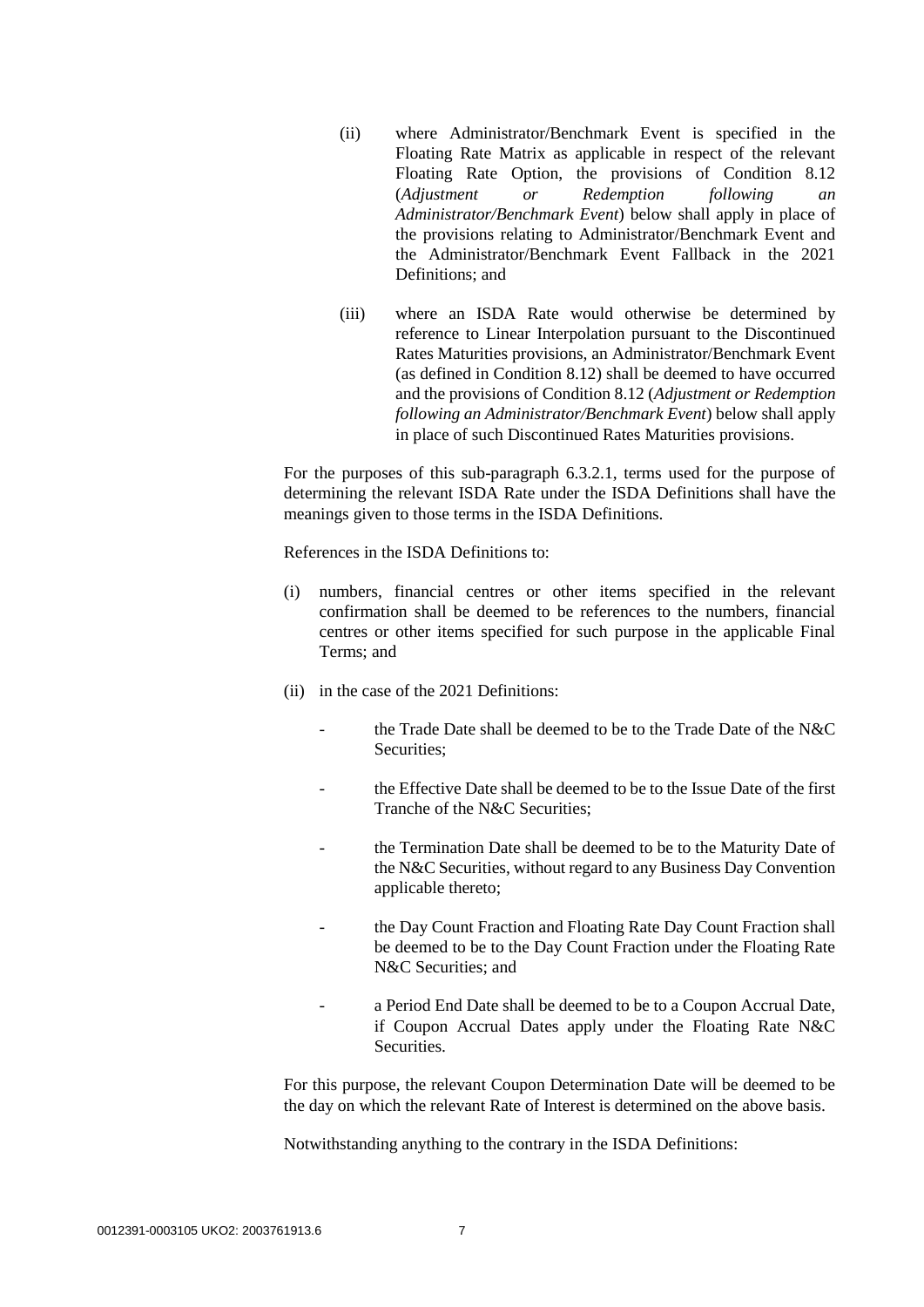- (i) all calculations and determinations made in respect of the  $N&C$  Securities by the Calculation Agent under the Terms and Conditions shall (save in the case of manifest error) be final, conclusive and binding on the Issuer, the Guarantor and the Securityholders;
- (ii) for the avoidance of doubt, but notwithstanding anything to the contrary in the Terms and Conditions, any requirement under the ISDA Definitions for the Calculation Agent (as defined therein): (a) to give notice of a determination made by it to any other party will be deemed to be a requirement for the Calculation Agent (as defined in these Terms and Conditions) to provide an equivalent notice to the Issuer; and (b) to consult with the other party or the parties will be deemed to be a requirement to consult with the Issuer. Any such notice or consultation may be given or carried out orally or in writing (including by electronic mail or communications). In addition the right of any party under the ISDA Definitions to require the Calculation Agent thereunder to take any action or fulfil any responsibility will be deemed to be solely the right of the Issuer to require this of the Calculation Agent in its discretion and no Securityholder will have any right to require the Issuer to do this; and
- (iii) in the event that the Calculation Agent determines that any Fixing Day or other day (each a **Fixing Date**) on which an ISDA Rate is determined under the ISDA Definitions is less than two Business Days prior to the relevant date originally scheduled for payment, the Calculation Agent may determine that such date for payment be delayed to a date falling not more than two Business Days after the relevant Fixing Date and Securityholders shall not be entitled to further interest or any other payment in respect of such delay.

If the Rate of Interest for the relevant Coupon Period cannot be determined in accordance with the above provisions, the Calculation Agent shall determine the relevant Rate of Interest by reference to such sources as it deems appropriate.

If any adjustment, fallback, modification, correction or replacement of a Rate of Interest, or adjustment or modification to a relevant date, applies pursuant to the ISDA Definitions or the reference interest rate swap transaction thereunder then, in relation thereto, the Calculation Agent may but shall not be required to take into account any such any adjustment, fallback, modification, correction or replacement (including by reference to the hedging arrangements for the relevant series of N&C Securities) and make any related or consequential changes the Terms and Conditions (including without limitation any technical, administrative or operational changes, changes to the definition of "Coupon Period", timing and frequency of determining rates and making payments of interest, maturity, changes to the definition of Designated Maturity) that the Calculation Agent determines to be appropriate in a manner substantially consistent with market practice (or, if the Calculation Agent decides that adoption of any portion of such market practice is not administratively feasible or if the Calculation Agent determines that no appropriate market practice exists, in such other manner as the Calculation Agent determines is reasonably necessary).

The Minimum Rate of Interest shall be deemed to be zero or in the case of Exempt Securities only, such alternative Minimum Rate of Interest specified in the applicable Final Terms.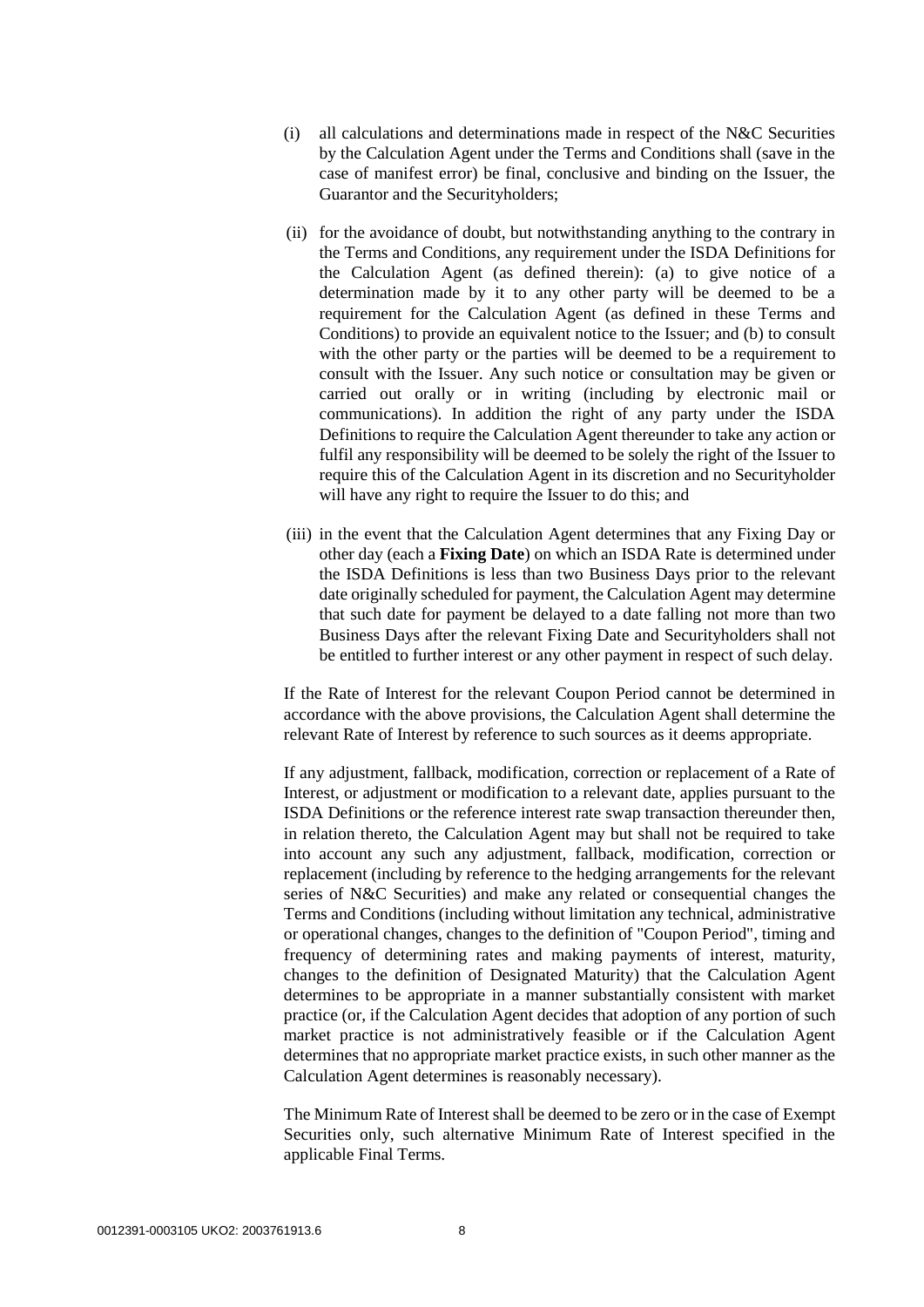For the purposes of this sub paragraph 6.3.2.1, **ISDA Definitions** means (i) if "2006 ISDA Definitions" is specified in the applicable Final Terms, the 2006 ISDA Definitions published by the International Swaps and Derivatives Association, Inc. or any successor thereto, (**ISDA**), as amended or supplemented from time to time (the **2006 Definitions**), or (ii) if "2021 ISDA Definitions" is specified in the applicable Final Terms, the latest version of the 2021 ISDA Interest Rate Derivatives Definitions published by ISDA as at the Issue Date of the first Tranche of the Floating Rate N&C Securities (the **2021 Definitions**), provided in each case that if the Calculation Agent determines this is appropriate by reference to the hedging arrangements for the relevant series of N&C Securities, ISDA Definitions will mean any successor definitional booklet to the 2006 Definitions or 2021 Definitions as applicable, each as supplemented from time to time for interest rate derivatives, all as determined as of the date of the relevant determination under this Condition. Investors should consult the Issuer if they require a copy of these definitions and relevant supplements which in the case of the 2006 Definitions where applicable will include Supplement 70 to the 2006 ISDA Definitions referred to as the ISDA IBOR fallbacks supplement."

## **7. AMENDMENT OF THE FORM OF FINAL TERMS FOR NON-EXEMPT N&C SECURITIES**

Item 20(vi) of Part A of the Form of Final Terms for Non-Exempt N&C Securities on pages 178 to 180 of the Base Prospectus shall be deleted in its entirety and replaced with the following:

| (vi) | <b>ISDA</b> Determination:                                      | [Applicable/Not Applicable]                                                                                                                                                  |
|------|-----------------------------------------------------------------|------------------------------------------------------------------------------------------------------------------------------------------------------------------------------|
|      | <b>ISDA</b> Definitions:                                        | [2006 ISDA Definitions/2021 ISDA Definitions]                                                                                                                                |
|      |                                                                 | (The 2021 ISDA Definitions should not be selected before<br>their effective date of 4 October 2021 and confirmation<br>from Structuring should be obtained)                  |
|      | <b>Floating Rate Option:</b>                                    |                                                                                                                                                                              |
|      |                                                                 | (Where the 2021 ISDA Definitions are Applicable, ensure<br>this is a Floating Rate Option included in the Floating Rate<br>Matrix (as defined in the 2021 ISDA Definitions)) |
|      | Designated Maturity:                                            | ſ<br>][Not Applicable]                                                                                                                                                       |
|      |                                                                 | (A Designated Maturity period is not relevant where the<br>relevant Floating Rate Option is a risk-free rate)                                                                |
|      | <b>Reset Date:</b>                                              | L<br>]                                                                                                                                                                       |
|      |                                                                 | (In the case of a LIBOR or EURIBOR based option, the first<br>day of the Coupon Period)                                                                                      |
|      | [Business Day (for the<br>purposes of the ISDA<br>Definitions): | $\mathbf{J}$                                                                                                                                                                 |
|      | Compounding/Averaging/<br>Index:                                | [Applicable/Not Applicable]                                                                                                                                                  |
|      |                                                                 | (Specify as Applicable if the Calculated Rate Style is<br>identified as "Compounded Floating Rate Option" in the<br><b>Floating Rate Matrix)</b>                             |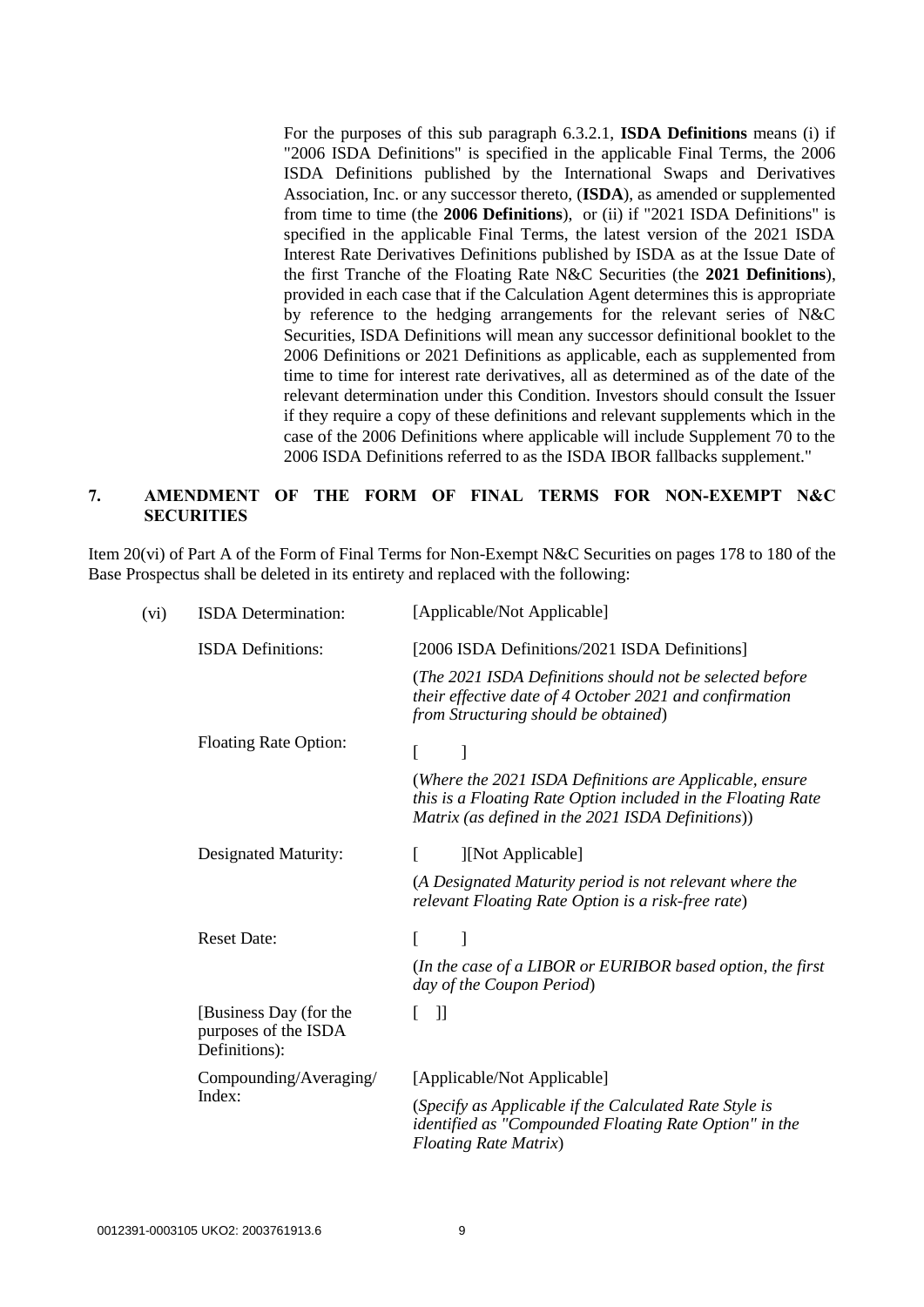|                                                 | (If not applicable, delete the remaining sub-paragraphs of<br><i>this paragraph</i> )                                                                    |
|-------------------------------------------------|----------------------------------------------------------------------------------------------------------------------------------------------------------|
| Compounding Method:                             | [OIS Compounding]                                                                                                                                        |
|                                                 | [Compounding with Lookback]                                                                                                                              |
|                                                 | Lookback: [[ $\bullet$ ] Applicable Business Days]/[As specified in<br>the 2021 ISDA Definitions]]                                                       |
|                                                 | [Compounding with Observation Period Shift]                                                                                                              |
|                                                 | Observation Period Shift: [[●] Observation Period Shift<br>Business Days]/[As specified in the 2021 ISDA Definitions]                                    |
|                                                 | [Observation Period Shift Additional Business Days:<br>[●]/[Not Applicable]]]                                                                            |
|                                                 | Set-in-Advance: [Applicable/Not Applicable]]                                                                                                             |
|                                                 | [Compounding with Lockout]                                                                                                                               |
|                                                 | Lockout: [[●] Lockout Period Business Days]/[As specified<br>in the 2021 ISDA Definitions]                                                               |
|                                                 | [Lockout Period Business Days: [O]/[Applicable Business<br>Days]]]                                                                                       |
| Averaging Method:                               | [Applicable/Not Applicable]                                                                                                                              |
|                                                 | [Overnight Averaging/Averaging with Lookback/<br>Averaging with Observation Period Shift/Averaging with<br>Lockout]                                      |
|                                                 | [Lookback:] [[ ] Applicable Business Days]                                                                                                               |
|                                                 | [Observation Period Shift:] [[ ] Observation Period Shift<br><b>Business Days</b> ]                                                                      |
|                                                 | [Observation Period Shift Additional Business Days:] [Set-<br>in-Advance:] [Applicable] [Not Applicable]                                                 |
|                                                 | [Lockout: [ ] Lockout Period Business Days]                                                                                                              |
|                                                 | [Lockout Period Business Days:] [[ ] [Applicable<br><b>Business Days]]</b>                                                                               |
| Daily Capped Rate and/or<br>Daily Floored Rate: | [Applicable/Not Applicable]                                                                                                                              |
|                                                 | (If not applicable, delete the Daily Capped Rate and Daily<br>Floored Rate prompts immediately below)                                                    |
|                                                 | [Daily Capped Rate:]<br>$\mathbb{I}$<br>$\left[\frac{9}{6}\right]$                                                                                       |
|                                                 | [Daily Floored Rate:]]<br>IL<br>$\frac{1}{6}$                                                                                                            |
| Index provisions:                               | [Applicable/Not Applicable]                                                                                                                              |
|                                                 | (If not applicable, delete the Index Method prompt)<br><i>immediately below)</i>                                                                         |
| Index Method:                                   | [Standard Index Method/Compounded Index Method/<br>Compounded Index Method with Observation Period Shift]<br>[As specified in the 2021 ISDA Definitions] |
|                                                 | [Set-in-Advance:] [Applicable] [Not Applicable]                                                                                                          |
|                                                 | [Observation Period Shift:] [[ ]Observation Period Shift<br>Business Days]                                                                               |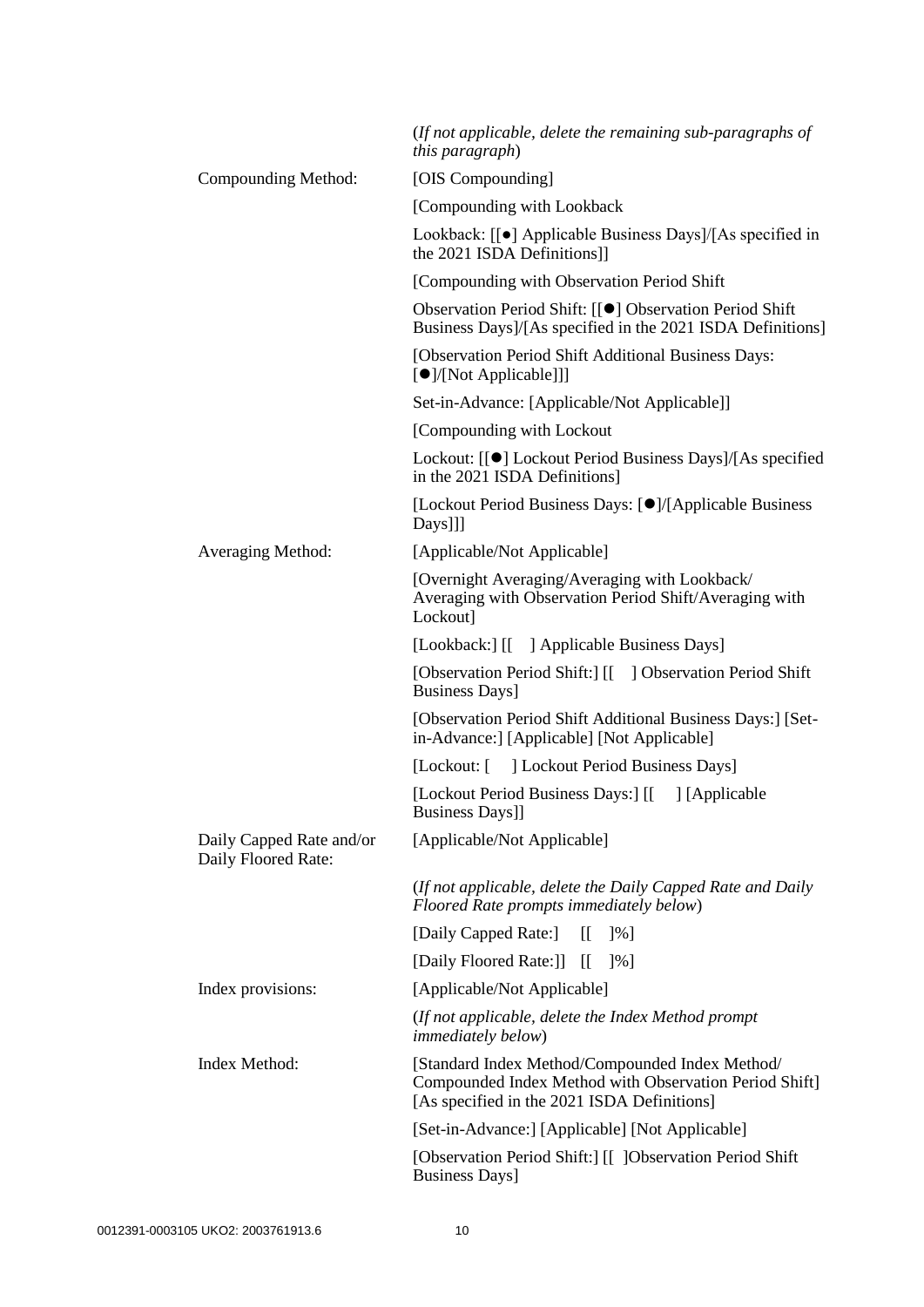[Observation Period Shift Additional Business Days:]][[ ]/Not Applicable]

# **8. AMENDMENT OF THE FORM OF PRICING SUPPLEMENT FOR EXEMPT N&C SECURITIES**

Item 20(vi) of Part A of the Form of Pricing Supplement for Exempt N&C Securities on pages 977 to 979 of the Base Prospectus shall be deleted in its entirety and replaced with the following:

| (vi) | ISDA Determination:                                             |                                                                                                                                                                              |
|------|-----------------------------------------------------------------|------------------------------------------------------------------------------------------------------------------------------------------------------------------------------|
|      | <b>ISDA</b> Definitions:                                        | [2006 ISDA Definitions/2021 ISDA Definitions]                                                                                                                                |
|      |                                                                 | (The 2021 ISDA Definitions should not be selected before<br>their effective date of 4 October 2021 and confirmation from<br>Structuring should be obtained)                  |
|      | <b>Floating Rate Option:</b>                                    | 1<br>L                                                                                                                                                                       |
|      |                                                                 | (Where the 2021 ISDA Definitions are Applicable, ensure this<br>is a Floating Rate Option included in the Floating Rate<br>Matrix (as defined in the 2021 ISDA Definitions)) |
|      | Designated Maturity:                                            | [Not Applicable]<br>$\mathbf{L}$                                                                                                                                             |
|      |                                                                 | (A Designated Maturity period is not relevant where the<br>relevant Floating Rate Option is a risk-free rate)                                                                |
|      | <b>Reset Date:</b>                                              | $\mathbf{I}$<br>L                                                                                                                                                            |
|      |                                                                 | (In the case of a LIBOR or EURIBOR based option, the first<br>day of the Coupon Period)                                                                                      |
|      | [Business Day (for the<br>purposes of the ISDA<br>Definitions): | $\Box$<br>L                                                                                                                                                                  |
|      | Compounding/<br>Averaging/Index:                                | [Applicable/Not Applicable]                                                                                                                                                  |
|      |                                                                 | (Specify as Applicable if the Calculated Rate Style is identified<br>as "Compounded Floating Rate Option" in the Floating Rate<br>Matrix)                                    |
|      |                                                                 | (If not applicable, delete the remaining sub-paragraphs of<br>this paragraph)                                                                                                |
|      | Compounding Method:                                             | [OIS Compounding]                                                                                                                                                            |
|      |                                                                 | [Compounding with Lookback                                                                                                                                                   |
|      |                                                                 | Lookback: [[●] Applicable Business Days]/[As specified in<br>the 2021 ISDA Definitions]]                                                                                     |
|      |                                                                 | [Compounding with Observation Period Shift                                                                                                                                   |
|      |                                                                 | Observation Period Shift: [[●] Observation Period Shift<br>Business Days]/[As specified in the 2021 ISDA Definitions]                                                        |
|      |                                                                 | [Observation Period Shift Additional Business Days: [O]/[Not]<br>Applicable]]]                                                                                               |
|      |                                                                 | Set-in-Advance: [Applicable/Not Applicable]]                                                                                                                                 |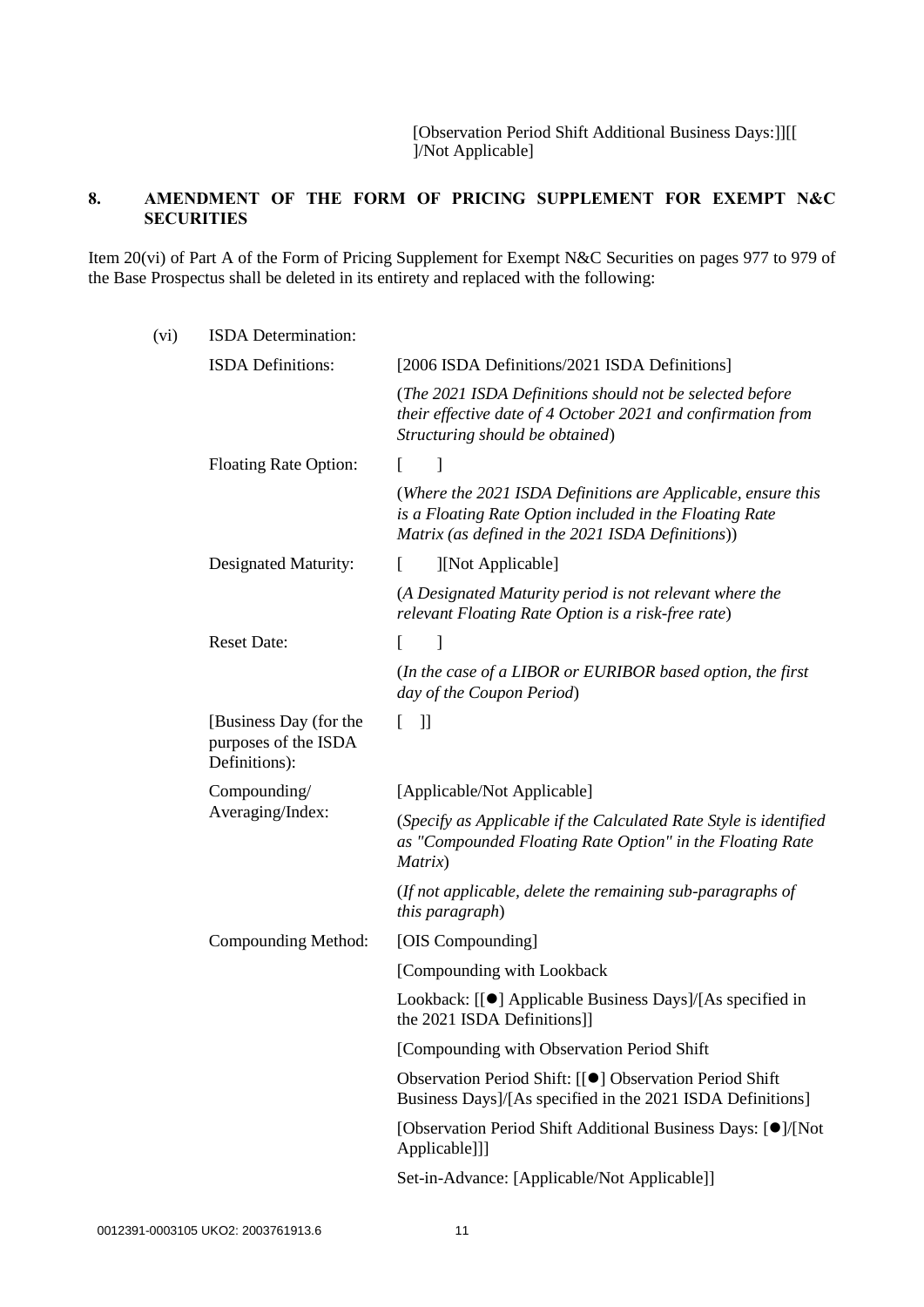|                                                    | [Compounding with Lockout                                                                                                                                |
|----------------------------------------------------|----------------------------------------------------------------------------------------------------------------------------------------------------------|
|                                                    | Lockout: [[●] Lockout Period Business Days]/[As specified in<br>the 2021 ISDA Definitions]                                                               |
|                                                    | [Lockout Period Business Days: [●]/[Applicable Business]<br>Days]]]                                                                                      |
| Averaging Method:                                  | [Applicable/Not Applicable]                                                                                                                              |
|                                                    | [Overnight Averaging/Averaging with Lookback/Averaging<br>with Observation Period Shift/Averaging with Lockout]                                          |
|                                                    | [Lookback:] [[ ] Applicable Business Days]                                                                                                               |
|                                                    | [Observation Period Shift:] [[ ] Observation Period Shift<br><b>Business Days</b> ]                                                                      |
|                                                    | [Observation Period Shift Additional Business Days:] [Set-in-<br>Advance:] [Applicable] [Not Applicable]                                                 |
|                                                    | [Lockout: [ ] Lockout Period Business Days]                                                                                                              |
|                                                    | [Lockout Period Business Days:] [[ ] [Applicable Business<br>Days]]                                                                                      |
| Daily Capped Rate<br>and/or Daily Floored<br>Rate: | [Applicable/Not Applicable]                                                                                                                              |
|                                                    | (If not applicable, delete the Daily Capped Rate and Daily<br>Floored Rate prompts immediately below)                                                    |
|                                                    | [Daily Capped Rate:]<br>$\left[ \right]$<br>[%]                                                                                                          |
|                                                    | [Daily Floored Rate:]]<br>$\prod$<br>$\frac{1}{6}$                                                                                                       |
| Index provisions:                                  | [Applicable/Not Applicable]                                                                                                                              |
|                                                    | (If not applicable, delete the Index Method prompt<br><i>immediately below)</i>                                                                          |
| Index Method:                                      | [Standard Index Method/Compounded Index Method/<br>Compounded Index Method with Observation Period Shift]<br>[As specified in the 2021 ISDA Definitions] |
|                                                    | [Set-in-Advance:] [Applicable] [Not Applicable]                                                                                                          |
|                                                    | [Observation Period Shift:] [[ ]Observation Period Shift<br><b>Business Days</b> ]                                                                       |
|                                                    | [Observation Period Shift Additional Business Days:]][[<br>]/Not Applicable]                                                                             |

## **9. AMENDMENT OF THE FORM OF PRICING SUPPLEMENT FOR PREFERENCE SHARE LINKED N&C SECURITIES**

Item 20(vi) of Part A of the Form of Pricing Supplement for Preference Share Linked N&C Securities on pages 1081 to 1083 of the Base Prospectus shall be deleted in its entirety and replaced with the following:

(vi) ISDA Determination:

ISDA Definitions: [2006 ISDA Definitions/2021 ISDA Definitions]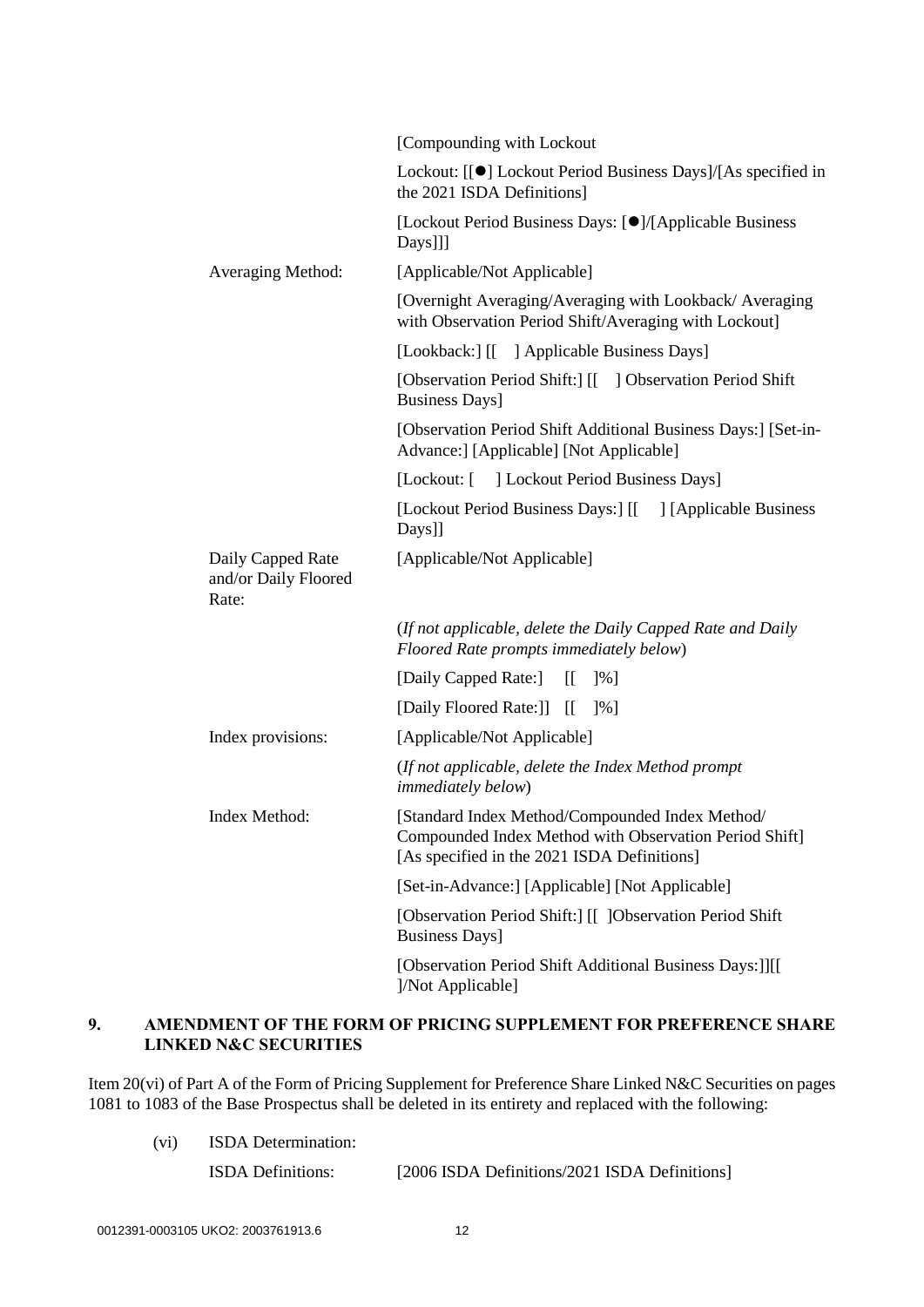|                                                                 | (The 2021 ISDA Definitions should not be selected before<br>their effective date of 4 October 2021 and confirmation from<br>Structuring should be obtained)                  |
|-----------------------------------------------------------------|------------------------------------------------------------------------------------------------------------------------------------------------------------------------------|
| <b>Floating Rate Option:</b>                                    | ]<br>L                                                                                                                                                                       |
|                                                                 | (Where the 2021 ISDA Definitions are Applicable, ensure this<br>is a Floating Rate Option included in the Floating Rate<br>Matrix (as defined in the 2021 ISDA Definitions)) |
| Designated Maturity:                                            | [Not Applicable]<br>L                                                                                                                                                        |
|                                                                 | (A Designated Maturity period is not relevant where the<br>relevant Floating Rate Option is a risk-free rate)                                                                |
| <b>Reset Date:</b>                                              | $\mathbf{I}$<br>L                                                                                                                                                            |
|                                                                 | (In the case of a LIBOR or EURIBOR based option, the first<br>day of the Coupon Period)                                                                                      |
| [Business Day (for the<br>purposes of the ISDA<br>Definitions): | $\exists$<br>$\mathbb{F}$                                                                                                                                                    |
| Compounding/                                                    | [Applicable/Not Applicable]                                                                                                                                                  |
| Averaging/Index:                                                | (Specify as Applicable if the Calculated Rate Style is identified<br>as "Compounded Floating Rate Option" in the Floating Rate<br>Matrix)                                    |
|                                                                 | (If not applicable, delete the remaining sub-paragraphs of<br>this paragraph)                                                                                                |
| Compounding Method:                                             | [OIS Compounding]                                                                                                                                                            |
|                                                                 | [Compounding with Lookback]                                                                                                                                                  |
|                                                                 | Lookback: [[●] Applicable Business Days]/[As specified in<br>the 2021 ISDA Definitions]]                                                                                     |
|                                                                 | [Compounding with Observation Period Shift                                                                                                                                   |
|                                                                 | Observation Period Shift: [[●] Observation Period Shift<br>Business Days]/[As specified in the 2021 ISDA Definitions]                                                        |
|                                                                 | [Observation Period Shift Additional Business Days: [O]/[Not]<br>Applicable]]]                                                                                               |
|                                                                 | Set-in-Advance: [Applicable/Not Applicable]]                                                                                                                                 |
|                                                                 | [Compounding with Lockout]                                                                                                                                                   |
|                                                                 | Lockout: [[●] Lockout Period Business Days]/[As specified in<br>the 2021 ISDA Definitions]                                                                                   |
|                                                                 | [Lockout Period Business Days: [●]/[Applicable Business]<br>Days]]]                                                                                                          |
| Averaging Method:                                               | [Applicable/Not Applicable]                                                                                                                                                  |
|                                                                 | [Overnight Averaging/Averaging with Lookback/Averaging<br>with Observation Period Shift/Averaging with Lockout]                                                              |
|                                                                 | [Lookback:] [[ ] Applicable Business Days]                                                                                                                                   |